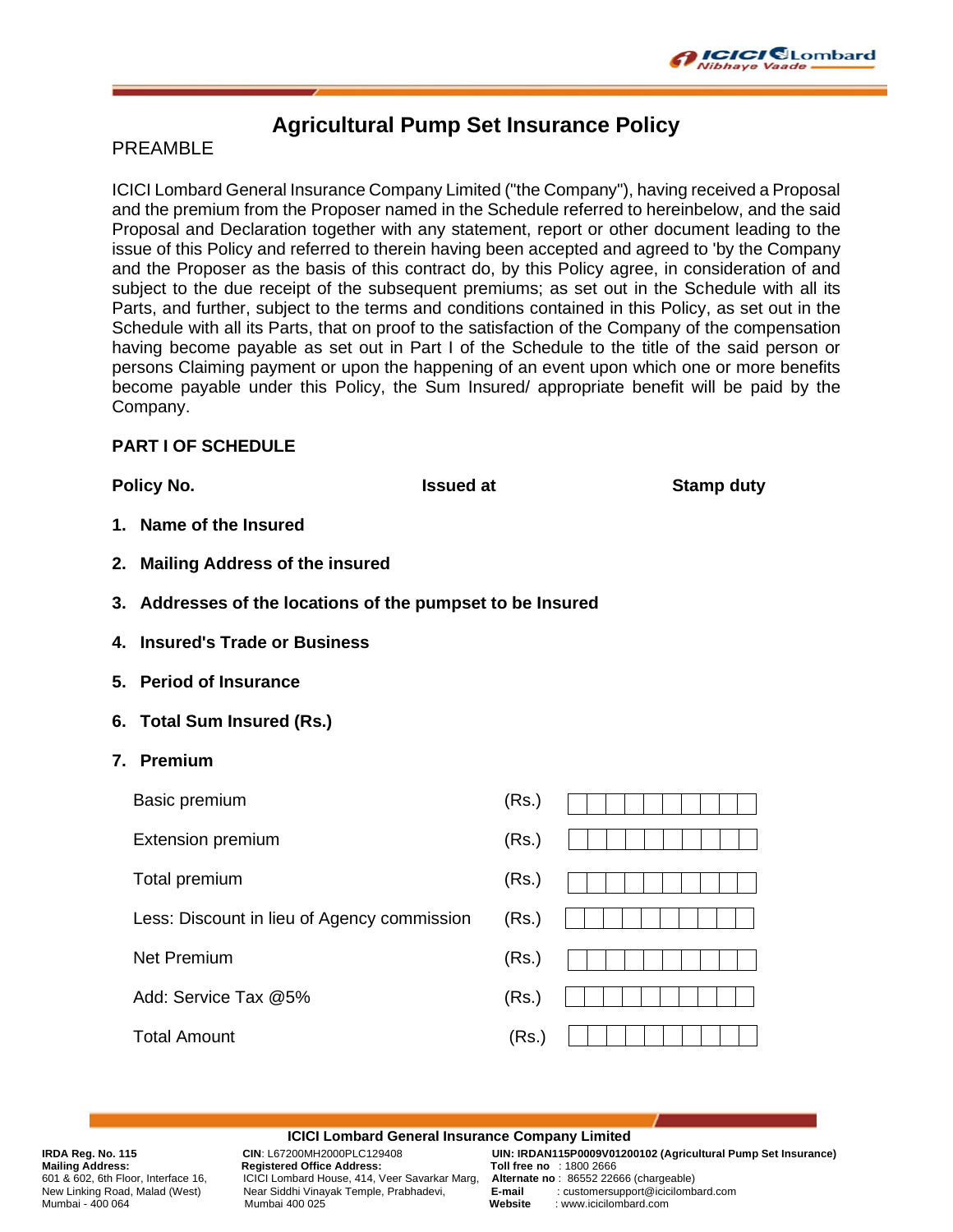

# **8. Details of Sum Insured**

| DESCRIPTION OF THE PUMP SET |  |
|-----------------------------|--|
|-----------------------------|--|

| Make                   | Serial No |           | Year of Make | Section | Delivery            | <b>Type</b>            |
|------------------------|-----------|-----------|--------------|---------|---------------------|------------------------|
|                        |           |           |              |         |                     | Centrifugal<br>Turbine |
| Price                  |           |           |              |         |                     |                        |
| <b>PUMP</b>            |           |           |              |         |                     | Submersible            |
| Make                   |           | Serial No | Year of Make |         | HP/RPM/AMPS/Voltage | <b>Type</b>            |
| <b>Driving</b>         |           |           |              |         |                     | Squirrel Cage          |
| Unit                   |           |           |              |         |                     | Slip Ring              |
| Electric<br>Motor      |           |           |              |         |                     |                        |
|                        | Make      | Serial No | Year of Make | HP/RPM  | No of<br>cylinders  | Stroke / Bore          |
| <b>Driving</b><br>Unit |           |           |              |         |                     |                        |
| Electric<br>Motor      |           |           |              |         |                     |                        |

N.B.: Deductible Franchise: Rs

(Applicable to Machinery Breakdown Claims only)

# **9. Endorsements/Warranties/Extensions**

# **10.Co-insurance (if any)**

| Name of the Insurer | <b>Co-insurance Percentage</b> |
|---------------------|--------------------------------|
|                     |                                |
|                     |                                |

Signed for and on behalf of the ICICI Lombard General Insurance Company Limited, at\_\_\_\_ on this date  $\frac{1}{\sqrt{2}}$ 

Authorized Signatory

Mailing Address: Registered Office Address: Toll free no : 1800 2666<br>601 & 602, 6th Floor, Interface 16, ICICI Lombard House, 414, Veer Savarkar Marg, Alternate no: 86552 22666 (chargeable) New Linking Road, Malad (West) Near Siddhi Vinayak Temple, Prabhadevi, **E-mail** : customersupport@icicilombard.com

**ICICI Lombard General Insurance Company Limited IRDA Reg. No. 115 CIN**: L67200MH2000PLC129408 **UIN: IRDAN115P0009V01200102 (Agricultural Pump Set Insurance)** 601 & 602, 6th Floor, Interface 16, ICICI Lombard House, 414, Veer Savarkar Marg, **Alternate no** : 86552 22666 (chargeable) Mumbai - 400 064 Mumbai 400 025 **Website** : www.icicilombard.com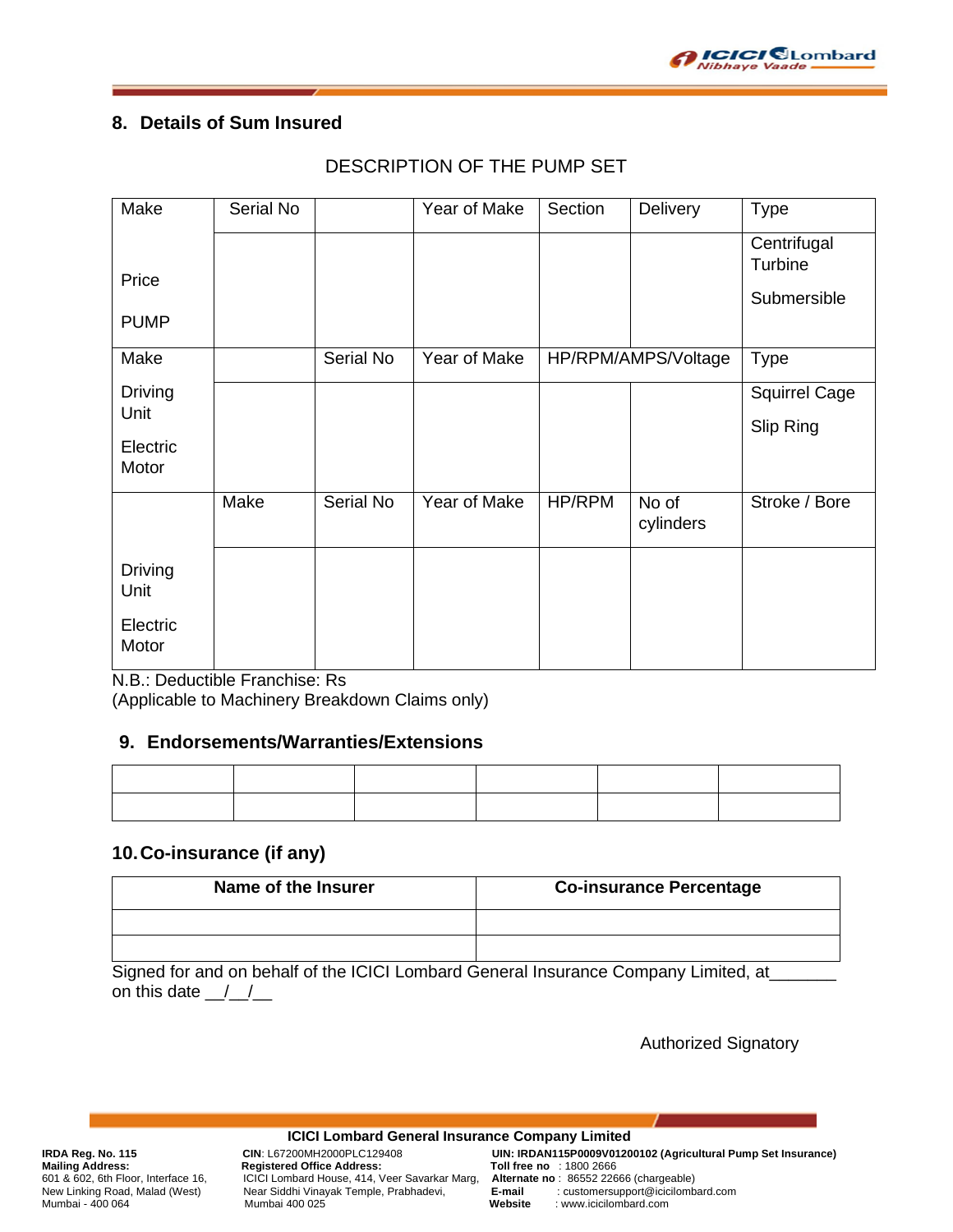

# **Part II of the Schedule**

## **1. Definition**

Agricultural Pump Set means centrifugal Pump Sets (electrical & Diesel) and submersible Pump Sets (upto 25 HP Capacity) used for Agricultural purposes only.

## **2. Scope of Cover**

The Company will at its own option by payment for reinstatement or repair indemnify the Insured against unforeseen & sudden physical damage caused by and or solely due to any of the perils mentioned hereunder

- Fire and / or Lightning
- Burglary / Theft (upon violent forcible entry provided the Pump Set is kept in a locked enclosure).
- Mechanical / Electrical Breakdown
- Riot, Strike, Malicious Damage
- **Terrorism**

of any Pump set including starter switches specified in the Schedule whilst at the Premises herein mentioned.

# **3. Exclusions**

The liability of the Company for any one item will not exceed the sum Insured set against such item in the Schedule.

The Company shall not be liable in respect of –

- 1) Loss or damage whether direct or indirect arising from war, war like operations and of foreign enemy hostilities (whether war be declared or not), civil war, revolution, insurrection, civil commotion, military or usurped power, seizure, capture, confiscation, arrests, restraints and detainment by order of any governments or any other authority.
- 2) Any loss or damage to any property whatsoever or any loss or expense whatsoever resulting or arising therefrom or any consequential loss and any legal liability of whatsoever nature directly or indirectly caused by or contributed to or arising from ionising radiation or contamination by radioactivity from any source whatsoever, Any accident, loss, destruction, damage or legal liability directly or indirectly caused by or contributed to by or arising from Nuclear weapons material.

601 & 602, 6th Floor, Interface 16, ICICI Lombard House, 414, Veer Savarkar Marg, **Alternate no** : 86552 22666 (chargeable) New Linking Road, Malad (West) Near Siddhi Vinayak Temple, Prabhadevi, **E-mail** : customersupport of the mail in Mumbard.com<br>Mumbai - 400 064 Mumbard.com

Mumbai - 400 064 Mumbai 400 025 **Website** : www.icicilombard.com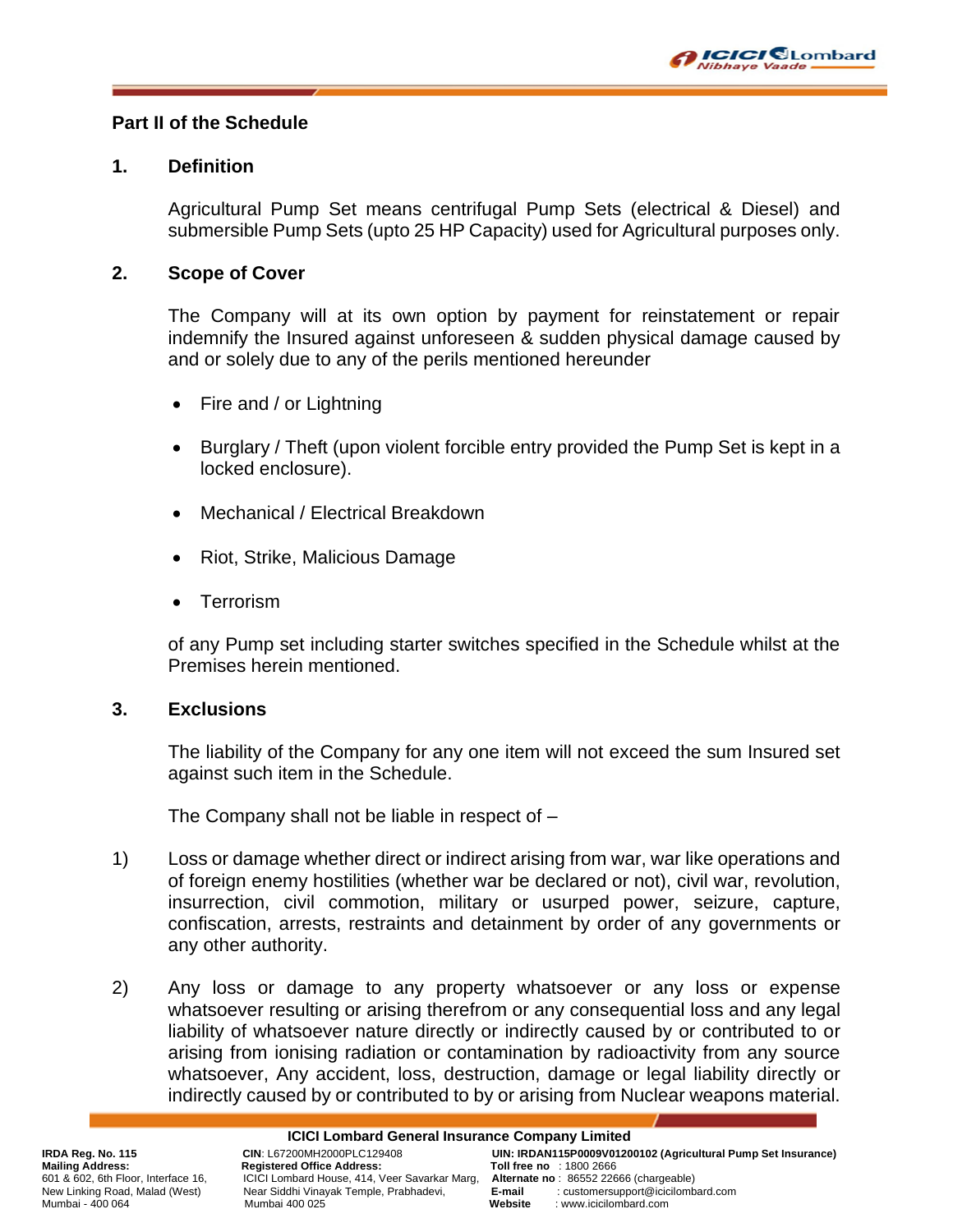

- 3) Normal wear and tear gradual deterioration due to atmospheric conditions or otherwise;
- 4) Loss, damage and/ or liability caused by or arising out of the willful act or willful gross negligence of the Insured or his representative;
- 5) Loss, damage and/or liability due to faults existing at the time of commencement of this insurance and known to the Insured or his responsible representatives regardless of whether such faults or defects were known to the Company or not;
- 6) Loss or damage for which the manufacturer or supplier of the property is responsible either by law or under contract;
- 7) The cost of dismantling, the cost of transport 10 the repair shop and back to the Insured's premises and the cost of reelection arising out of any damage to the pump set;
- 8) Any risk due to floods.

In any action, suit or other proceeding where the Company allows that by reason of the provisions of the exception above, any loss destruction damage or liability is not covered by this insurance, the burden of proving that such loss destruction damage or liability is covered shall be upon the Insured.

# **4. Basis of Assessment of Claims**

- (a) In case where damage to an Insured item can be repaired, the Company will pay expenses necessarily incurred to restore the damaged machine to its former stale of service ability the cost of repairs exceeds the actual value of the pump set Insured immediately before the occurrence of the damage the settlement shall be made on the basis provided for in (b) below.
- (b) Claims will be paid subject to depreciation of 10% per year. Maximum depreciation would be 75% of erected value of pump set with motor;
- (c) Theft and burglary cover will be available only if the pump set is lodged in locked enclosure and the liability will arise only if there is forcible and violent entry;
- (d) The Company will make payments only after being satisfied by production of the necessary bills and documents that that the repairs, have been effected or replacements have taken place as the case may be.

# **Claim Documents**

Claim Form together with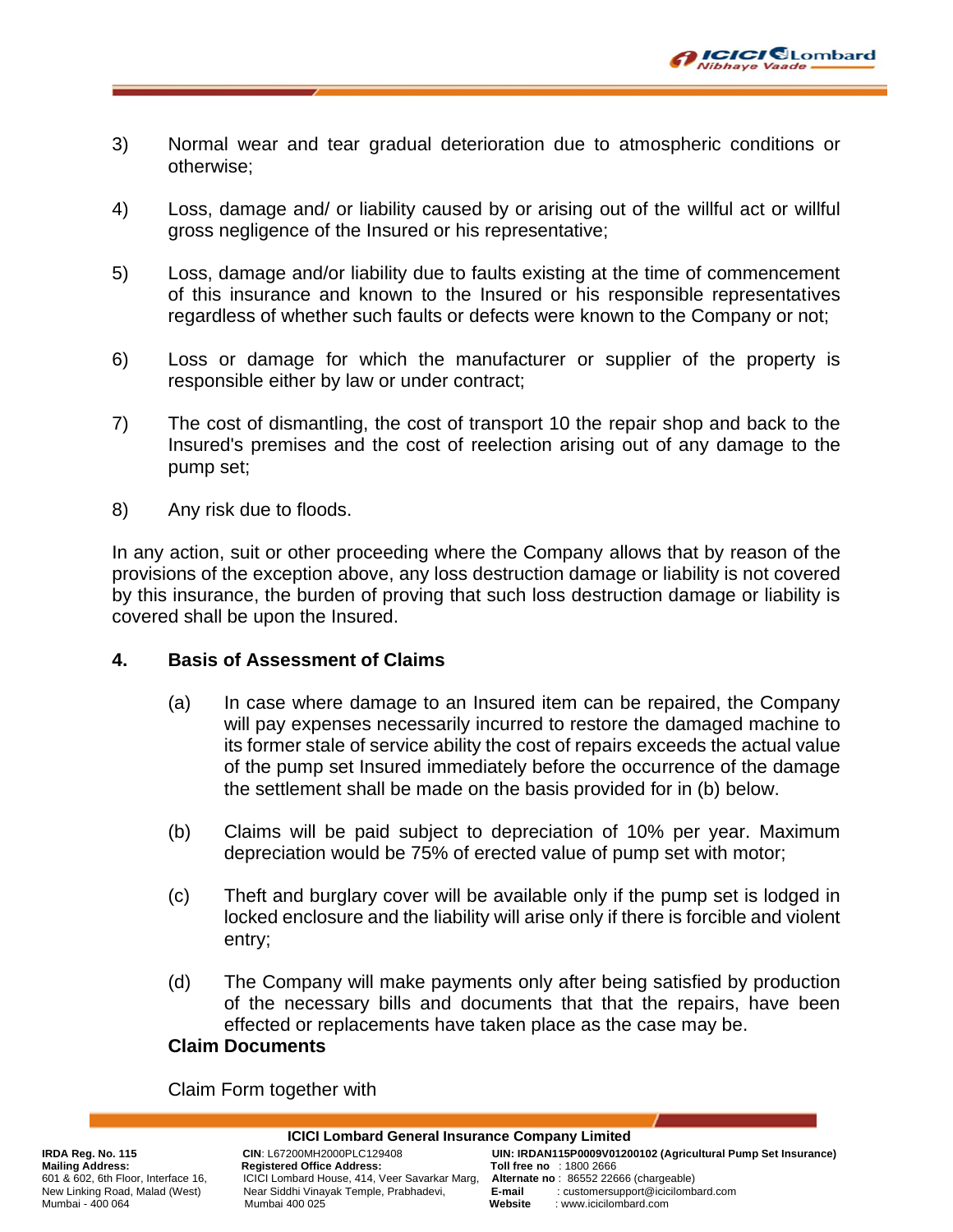

- 1. In case of repair, the repair bills/estimates of repairs
- 2. In case of replacement, suppliers invoice/quotations/estimates/pricelists
- 3. In case of theft, Copy of complaint filed/First Information Report lodged with the concerned police station

# **Claim Procedure**

In the event of any occurrence which might give rise to a Claim under this Policy the Insured shall

- (a) Immediately notify the Issuing Office of the Company by telephone or telegram as well as in writing giving an indication as to the nature and extent of loss or damage;
- (b) Take all reasonable steps within his power to minimize the extent of the loss or damage or liability;
- (c) Preserve the damaged or defective parts and make them available for inspection by an official or Surveyor of the Company;
- (d) Furnish all such information and documentary evidence as the Company may require.

# **5. Limitation Period**

In no case whatsoever shall the Company be liable for any loss or damage after the expiry of 12 months from the happening of the loss or damage unless the Claim is the subject of pending action or Arbitration; it being expressly agreed and declared that if the Company shall disclaim liability for any Claim hereunder and such Claim shall not within 12 calendar months from the date of the disclaimer have been made the subject matter of a suit in a court of law then the Claim all purposes be deemed to have been abandoned and shall not thereafter be recoverable hereunder.

# **6. Policy Related Terms and Conditions**

This Policy and the Schedule shall be read together as one contract and any word or expression to which a-specific meaning has been attached in any part of this Policy or of the Schedule shall bear such meaning whenever it may appear.

The deductible franchise as stated in the Schedule to be first borne by the Insured out of each of and every machinery breakdown Claim. Where more than one item is damaged in one and the same occurrence, the Insured shall not however be

**ICICI Lombard General Insurance Company Limited** New Linking Road, Malad (West) Near Siddhi Vinayak Temple, Prabhadevi, **E-mail** : customersupport<br>Mumbai - 400.064 Mumbard.com

**IRDA Reg. No. 115 CIN**: L67200MH2000PLC129408 **UIN: IRDAN115P0009V01200102 (Agricultural Pump Set Insurance)** Mailing Address: Registered Office Address: Toll free no : 1800 2666<br>601 & 602, 6th Floor, Interface 16, ICICI Lombard House, 414, Veer Savarkar Marg, Alternate no: 86552 22666 (chargeable) 601 & 602, 6th Floor, Interface 16, ICICI Lombard House, 414, Veer Savarkar Marg, **Alternate no** : 86552 22666 (chargeable) Mumbai - 400 064 Mumbai 400 025 **Website** : www.icicilombard.com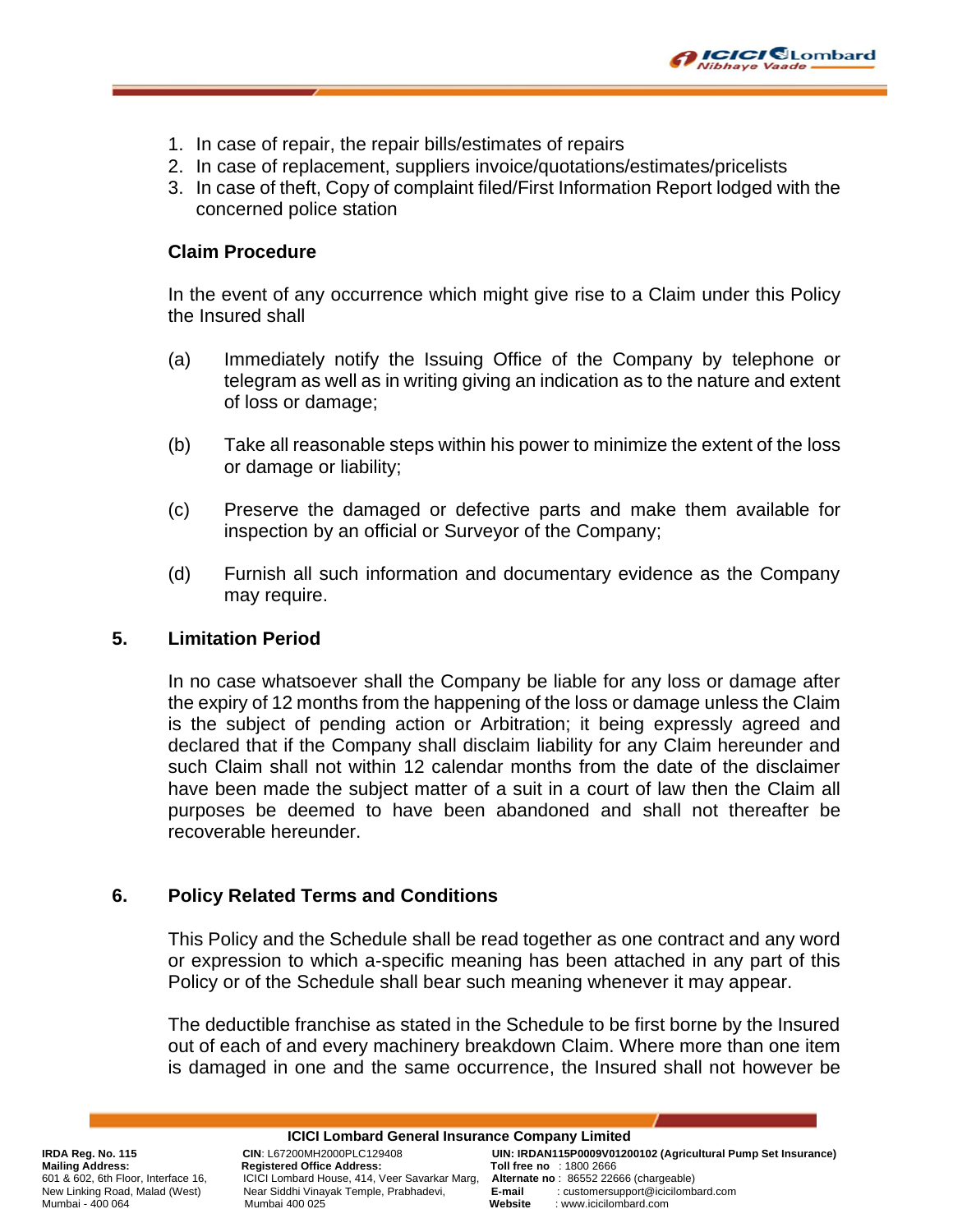

called upon to bear 'more than the highest deductible franchise applicable to any one such item.

- 1. (a) The Company shall at all reasonable times have the right to inspect and examine any property Insured hereunder;
	- (b) No material alteration shall be made or admitted by the Insured whereby the risk of damage is increased unless the continuance of the insurance be confirmed by memorandum signed by or on behalf of the Company;
- 2. In the event of any occurrence which might give rise to a Claim under this Policy the Insured shall;
	- (a) Immediately notify the Issuing Office of the Company by telephone or telegram as well as in writing giving an indication as to the nature and extent of loss or damage;
	- (b) take all reasonable steps within his power to minimize the extent of the loss or damage or liability;
	- (c) Preserve the damaged or defective parts and make them available for inspection by an official or Surveyor of the Company;
	- (d) Furnish all such information and documentary evidence as the Company may require;

The Company shall not be liable for any loss or damage of which no Notice and completed Claim Forms have been received by Company within 14 days or its Occurrence.

The Liability of the Company under this Policy in respect of any item of property sustaining damage for which indemnity is provided shell cease if the same item is kept in operation without being repaired to the satisfaction of the Company.

- 3 (a) If the proposal or declaration of the Insured is not true in material Claim made be fraudulent or substantially exaggerated or if any false declaration or statement be made In support thereof then this Policy shall be void and the Company shall not be liable to make any payment hereunder;
	- (b) In the event of the Company disclaiming liability in respect of any Claim if an action or suit be not commenced within twelve months after such disclaimer all benefit under this Policy in respect of such Claim shall be forfeited.
- 4. If at the time any Claim arises under this Policy there is any other insurance covering the same loss or damage or liability the Company shall not be liable to pay or contribute more than its rateable proportion oi such loss damage or liability.

New Linking Road, Malad (West) Near Siddhi Vinayak Temple, Prabhadevi, **E-mail** : customersupport<br>Mumbai - 400.064 Mumbard.com

**ICICI Lombard General Insurance Company Limited IRDA Reg. No. 115 CIN**: L67200MH2000PLC129408 **UIN: IRDAN115P0009V01200102 (Agricultural Pump Set Insurance)** Mailing Address: Registered Office Address: Toll free no : 1800 2666<br>601 & 602, 6th Floor, Interface 16, ICICI Lombard House, 414, Veer Savarkar Marg, Alternate no: 86552 22666 (chargeable) 601 & 602, 6th Floor, Interface 16, ICICI Lombard House, 414, Veer Savarkar Marg, **Alternate no** : 86552 22666 (chargeable)

Mumbai - 400 064 Mumbai 400 025 **Website** : www.icicilombard.com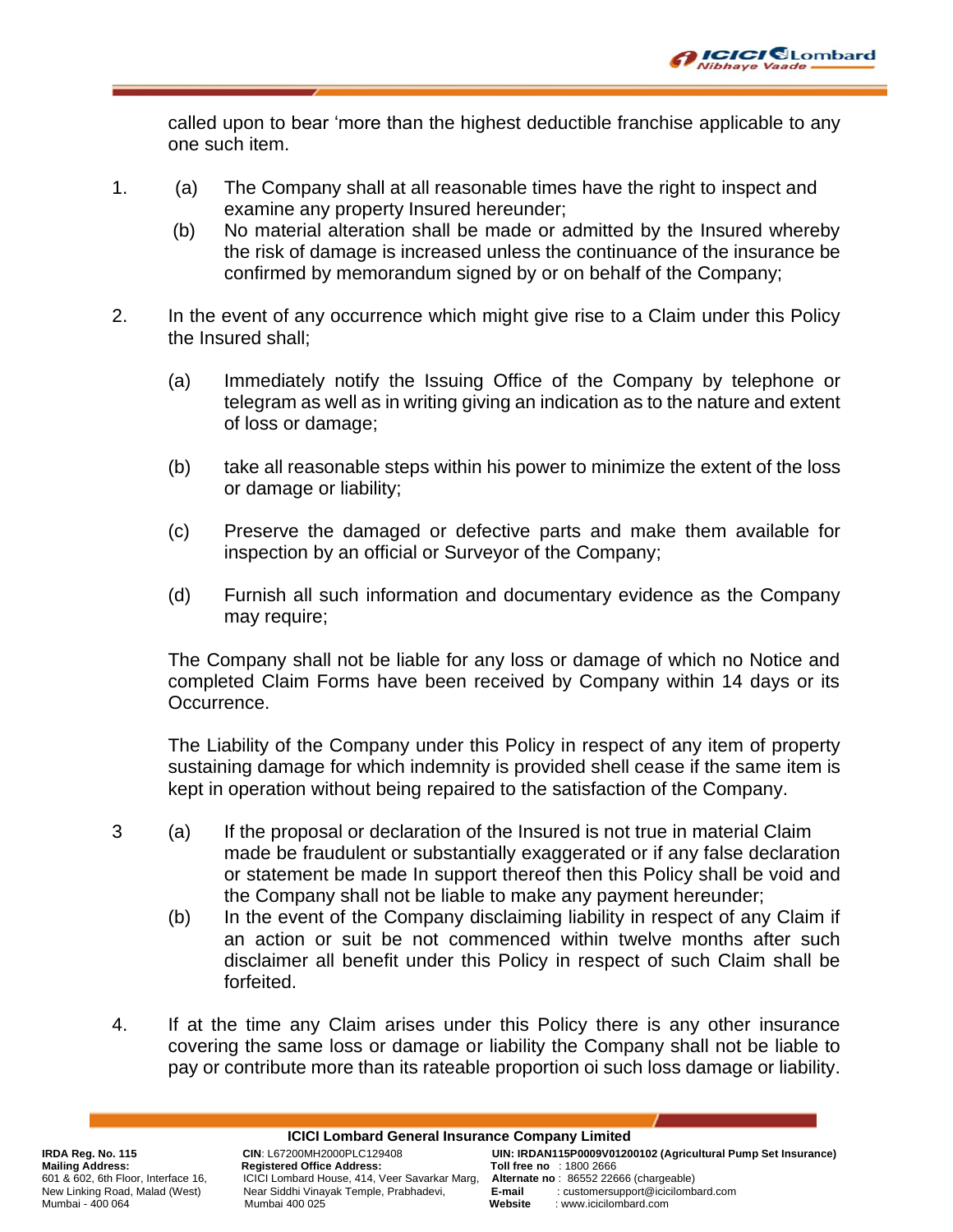

- 5. The insurance granted by this Policy shall cease to attach to any item described in the Schedule the interest in which shall pass from the Insured otherwise than by will or operation of law unless the consent of the Company for the continuance of the insurance shall be obtained and signified by endorsement thereon.
- 6. The Insured shall at the expense of Company do and concur in doing and permit to be done all such acts and things as may be necessary or required by the Company in enforcing any right or remedies or of obtaining relief or indemnity from parties other than those Insured under this Policy to which the Company shall be or would become entitled or subrogated upon their paying for or making good any loss or damages under this Policy whether such acts and things shall be or become necessary or required before or after the Insured's indemnification by the Company.
- 7. The Company may cancel this Policy by sending seven days' Notice by registered letter to the Insured at his last known address and in such event will return to the Insured the premium paid less the prorata protein for the period the Policy had been in force or the Policy may be cancelled at any time by the Insured on seven days' Notice and (provided no Claims has arisen during the current period of insurance) the Insured shall be entitled to a return of premium less premium at the Company's short period rales tor the period of the Policy has been in force.
- 8. If any dispute or difference shall arise as to the quantum to be paid under the Policy (liability being otherwise admitted) such independently of all other questions be referred to the decision of a sole Arbitrator to be appointed in writing by the parties to or it they cannot agree upon a single Arbitrator within 30 days of an party invoking Arbitration the same shall be referred to a panel of three Arbitrators, comprising of two Arbitrators, one to be appointed by cash of the parties to the dispute/difference and the third Arbitrator to be appointed by such two Arbitrators and Arbitration shall be conducted under and in accordance with the provisions of the Arbitration and conciliation Act, 1996.

It is clearly agreed and understood that no difference or dispute shall be referable to Arbitration as herein before provided, if the Company has disputed or not accepted liability under or in respect of this Policy.

It is hereby expressly stipulated and declared that it shall be a condition precedent to any tight of action or suit upon this Policy that award by such Arbitrator/Arbitrators of the amount of the loss or damage shall be first obtained.

It is also hereby further expressly agreed & declared that if the Company shall disclaim liability to the Insured for any Claim hereunder & such Claim shall not within 12 calendar months from the date of such disclaimer have been made the subject matter of a suit in à court of law then the Claim shall for all purpose be deemed to have been abandoned & shall not thereafter be recoverable hereunder.

**ICICI Lombard General Insurance Company Limited** New Linking Road, Malad (West) Near Siddhi Vinayak Temple, Prabhadevi, **E-mail** : customersupport<br>Mumbai - 400.064 Mumbard.com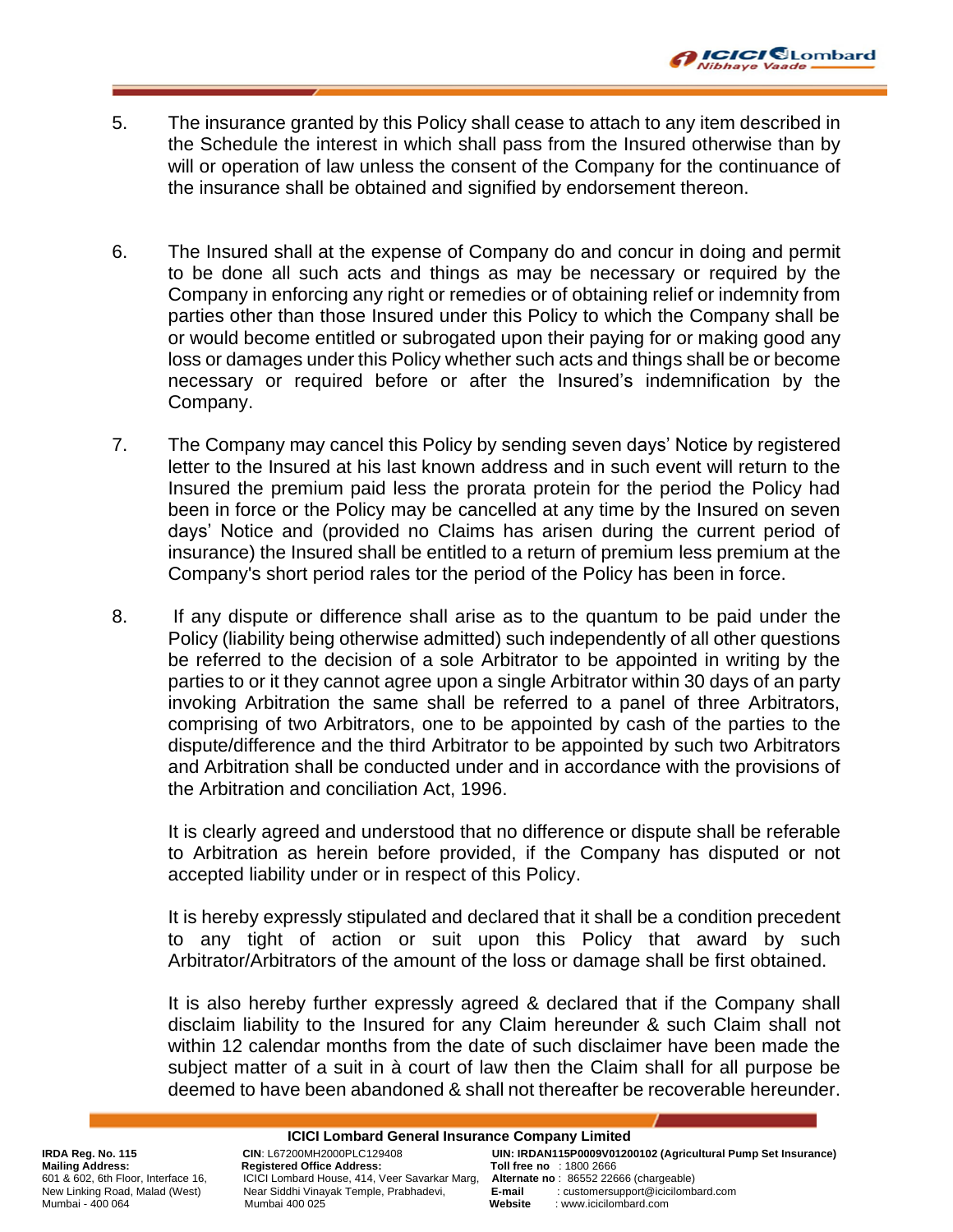

9. The due observance & fulfilment of the terms provisions conditions & endorsements of this Policy is so far as they relate to anything or to be complied with by the Insured & the truth of the statements & answers in the said proposal shall be conditions precedent to any liability of the Company to make any payment under this Policy.

# **PART III OF SCHEDULE**

### **Standard Terms and Conditions**

### **1. Incontestability and Duty of Disclosure**

The policy shall be null and void and no benefit shall be payable in the event of untrue of incorrect statements, misrepresentation, misdescription or on non- disclosure in any material particular in the proposal form, personal statement, declaration and connected documents, or any material information having been withheld, or a claim being fraudulent or any fraudulent means or devices being used by the Insured or any one acting on his behalf to obtain any benefit under this policy.

### **2. Reasonable Care**

The Insured shall take all reasonable steps to safeguard the interests of the Insured against accidental loss or damage that may give rise to the claim.

#### **3. Observance of terms and conditions**

The due observance and fulfillment of the terms, conditions and endorsement of this policy in so far as they relate to anything to be done or complied with by the Insured, shall be a condition precedent to any liability of the Company to make any payment under this policy.

### **4. Material change**

The Insured shall Immediately notify the Company by fax and in writing of any material change in the risk and cause at his own expense such additional precautions to be taken as circumstances may require to ensure safe operation of the Insured items or trade or business practices thereby containing the circumstances that may give rise to the claim and the Company may, adjust the Scope of cover and / or premium, it necessary, accordingly.

# **5. Records to be maintained**

The Insured shall keep an accurate record containing all relevant particulars and shall allow the Company to inspect such record. The Insured shall within one month after the expiry of each period of insurance furnish such information as the Company may require.

New Linking Road, Malad (West) Near Siddhi Vinayak Temple, Prabhadevi, **E-mail** : customersupport of the mail in Mumbard.com<br>Mumbai - 400 064 Mumbard.com

**ICICI Lombard General Insurance Company Limited IRDA Reg. No. 115 CIN**: L67200MH2000PLC129408 **UIN: IRDAN115P0009V01200102 (Agricultural Pump Set Insurance)** Mailing Address: Registered Office Address: Toll free no : 1800 2666<br>601 & 602, 6th Floor, Interface 16, ICICI Lombard House, 414, Veer Savarkar Marg, Alternate no: 86552 22666 (chargeable) 601 & 602, 6th Floor, Interface 16, ICICI Lombard House, 414, Veer Savarkar Marg, **Alternate no** : 86552 22666 (chargeable) Mumbai - 400 064 Mumbai 400 025 **Website** : www.icicilombard.com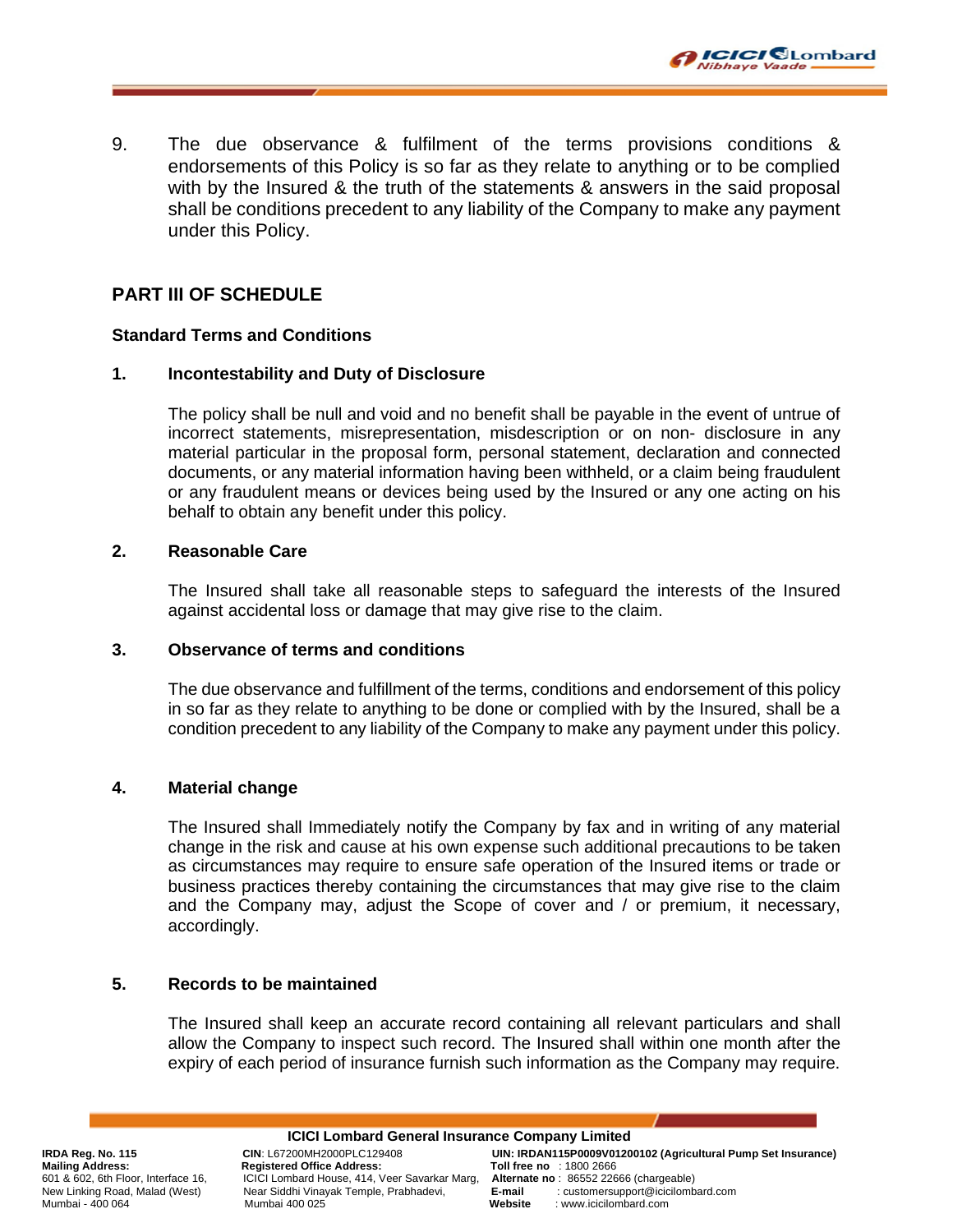

#### **6. No constructive Notice**

Any of the circumstances in relation to these conditions corning to the knowledge of any official of the Company shall not be the notice to or be held ta bind or prejudicially affect the Company notwithstanding subsequent acceptance of any premium.

### **7. Notice of charge etc.**

The Company shall not be bound to notice or be affected by any notice of any notice of any trust, charge, lien, assignment or other dealing with or relating to this policy but the receipt of the Insured or his legal personal representative shall in all cases be an effectual discharge to the company.

#### **8. Special Provisions**

Any special provisions subject to which this policy has been entered into and endorsed in the policy or in any separate instrument shall be deemed to be pan of this policy and shall have effect accordingly.

### **9. Overriding effect of Part II of the Schedule**

The terms and conditions contained herein and in Part II of the Schedule shall be deemed to form part of the policy and shall be read as if they are specifically incorporated herein; however in case of any inconsistency of any term and condition with the scope of cover contained in Part Il of the Schedule, then the term(s) and condition(s) contained herein shall be read mutatis mutandis with the scope of cover/terms and conditions contained in Part II of the Schedule end shall be deemed 1o be modified accordingly or superseded in case of inconsistency being irreconcilable.

#### **10. Electronic Transactions**

The Insured agrees to adhere to and comply with all such terms and conditions as the Company may prescribe from time to time, and hereby agrees and confirms that all transactions effected by or through facilities for conducting remote transactions including the Internet, World Wide Web, electronic data interchange call centers, teleservice operations (whether voice, video, data or combination thereof) or by means of electronic, computer, automated machines network or through other means of telecommunication, established by or on behalf of the Company, for and in respect of the policy or its terms, or the Company's other products and services, shall constitute legally binding and valid transactions when done in adherence to and in compliance with the Company's terms and conditions for such facilities, as may be prescribed from time to time. The Insured agrees that the Company may exchange, share or part with any information to or with other ICICI Group Companies or any other person in connection with the Policy, as may be determined by the Company and shall not hold the Company liable for such use/application.

### **11. Duties of the Insured on occurrence of loss**

On the occurrence of any loss, within the scope of cover under the policy the insured shall:

New Linking Road, Malad (West) Near Siddhi Vinayak Temple, Prabhadevi, **E-mail** : customersupport<br>Mumbai - 400.064 Mumbard.com

**ICICI Lombard General Insurance Company Limited IRDA Reg. No. 115 CIN**: L67200MH2000PLC129408 **UIN: IRDAN115P0009V01200102 (Agricultural Pump Set Insurance)** Mailing Address: Registered Office Address: Toll free no : 1800 2666<br>601 & 602, 6th Floor, Interface 16, ICICI Lombard House, 414, Veer Savarkar Marg, Alternate no: 86552 22666 (chargeable) 601 & 602, 6th Floor, Interface 16, ICICI Lombard House, 414, Veer Savarkar Marg, **Alternate no** : 86552 22666 (chargeable) Mumbai - 400 064 Mumbai 400 025 **Website** : www.icicilombard.com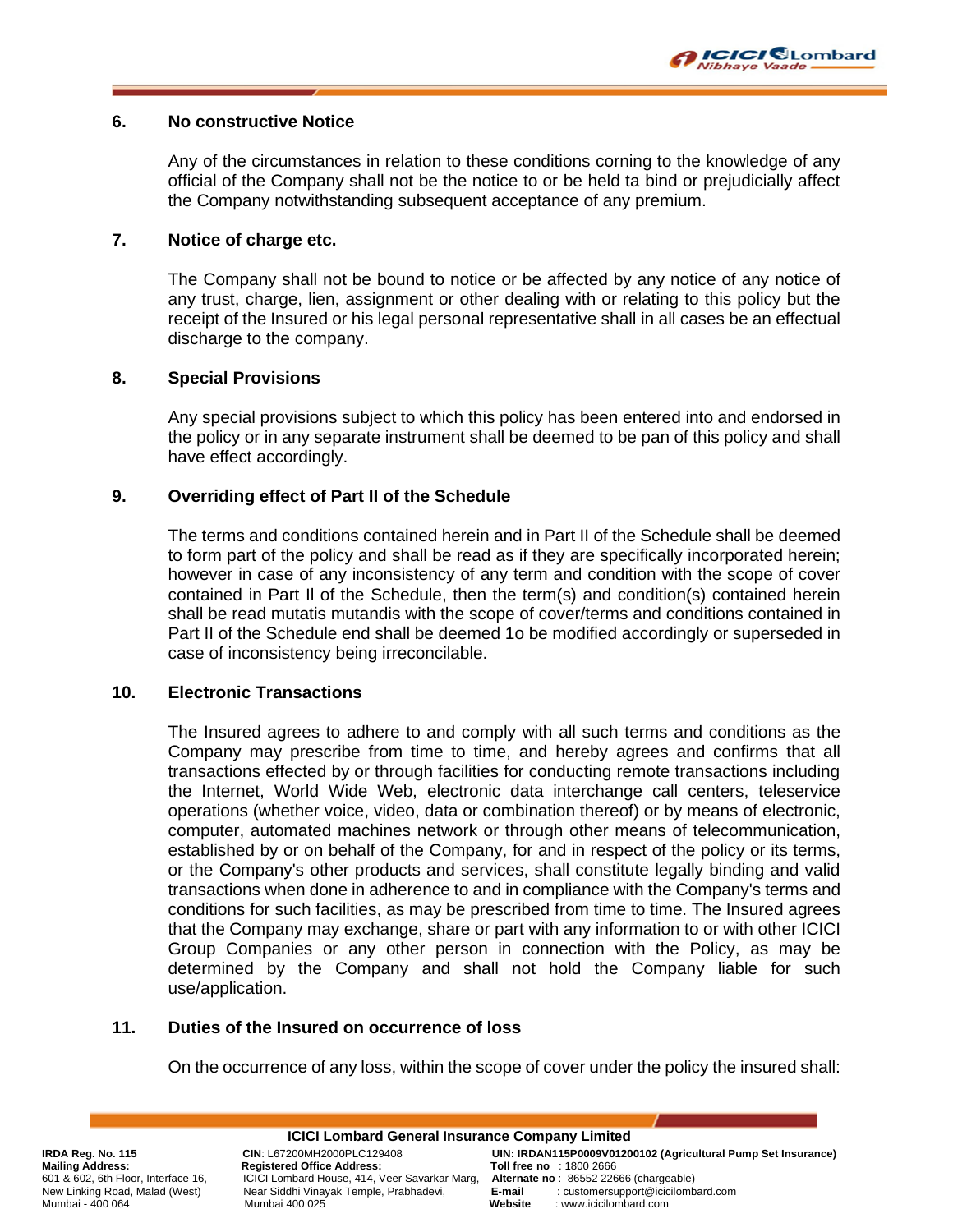

- (i) Forthwith file/submit a Claim Form in accordance with 'Claim Procedure' Clause as provided in Part II of the Schedule.
- (ii) Allow the Surveyor or any agent of the Company to inspect the lost/damaged properties/premises/goods or any other materiel items, as per 'he Right to Inspect' Clause as provided in this Part.
- (iii) Assist and not hinder or prevent the Company or any of its agents in pursuance of their duties under 'Rights of the Company On Happening Of Loss Or Damage' Clause as provided in this Part.
- (iv) Not abandon the insured property/item/premises, nor take any steps to rectify/remedy the damage before the same has been approved by the Company or any of its agents or the Surveyor.

the Insured does not comply with the provisions of this Clause or other obligations cast upon the Insured under this policy, in terms of the other clauses referred to herein or in terms of the other clauses in any of the policy documents, all benefits under the policy stall be forfeited, at the option of the Company.

#### **12. Rights of the Company on happening of loss or damage**

On the happening of loss or damage, or circumstances that have given rise to a claim under this policy, the Company may:

- (i) enter and/or take possession of the insured property, where the loss or damage has happened
- (ii) Take possession of or require to be delivered to it any property of the Insured in the building or on the premises at the time of the loss or damage
- (iii) keep possession of any such property ant examine, sort, arrange, remove or otherwise deal with the same; and,
- (iv) Sell any such property or dispose of the same for account of whom it may concern.

The powers conferred by this condition shall be exercisable by the Company at any time until notice in writing is given by the Insured that he makes no claim under the policy, or if any claim is made, until such claim is finally determined or withdrawn. The Company shall not by any act done in the exercise or purported exercise of its powers hereunder incur any liability to the Insured or diminish its rights to rely upon any of the conditions of this policy in answer to any claim.

If the insured or any person on his behalf shall not comply with the requirement of the Company, or shall hinder or obstruct the Company in the exercise of the powers hereunder, all benefits under the policy shall be forfeited at the option of the Company.

#### **13. Right to inspect**

If required by the Company, an agent/representative of the Company including a loss assessor or a Surveyor appointed in that behalf shall in case of any loss or any circumstances that have given rise to the claim to the Insured be permitted at all reasonable times to examine into the circumstances of such loss. The Insured shall on being required so to do by the Company produce all books of accounts, receipts, documents relating to or containing entries relating to the loss or such circumstance in his

**ICICI Lombard General Insurance Company Limited** Mailing Address: Registered Office Address: Toll free no : 1800 2666<br>601 & 602, 6th Floor, Interface 16, ICICI Lombard House, 414, Veer Savarkar Marg, Alternate no: 86552 22666 (chargeable) New Linking Road, Malad (West) Near Siddhi Vinayak Temple, Prabhadevi, **E-mail** : customersupport of the mail in Mumbard.com<br>Mumbai - 400 064 Mumbard.com

**IRDA Reg. No. 115 CIN**: L67200MH2000PLC129408 **UIN: IRDAN115P0009V01200102 (Agricultural Pump Set Insurance)** 601 & 602, 6th Floor, Interface 16, ICICI Lombard House, 414, Veer Savarkar Marg, **Alternate no** : 86552 22666 (chargeable) : www.icicilombard.com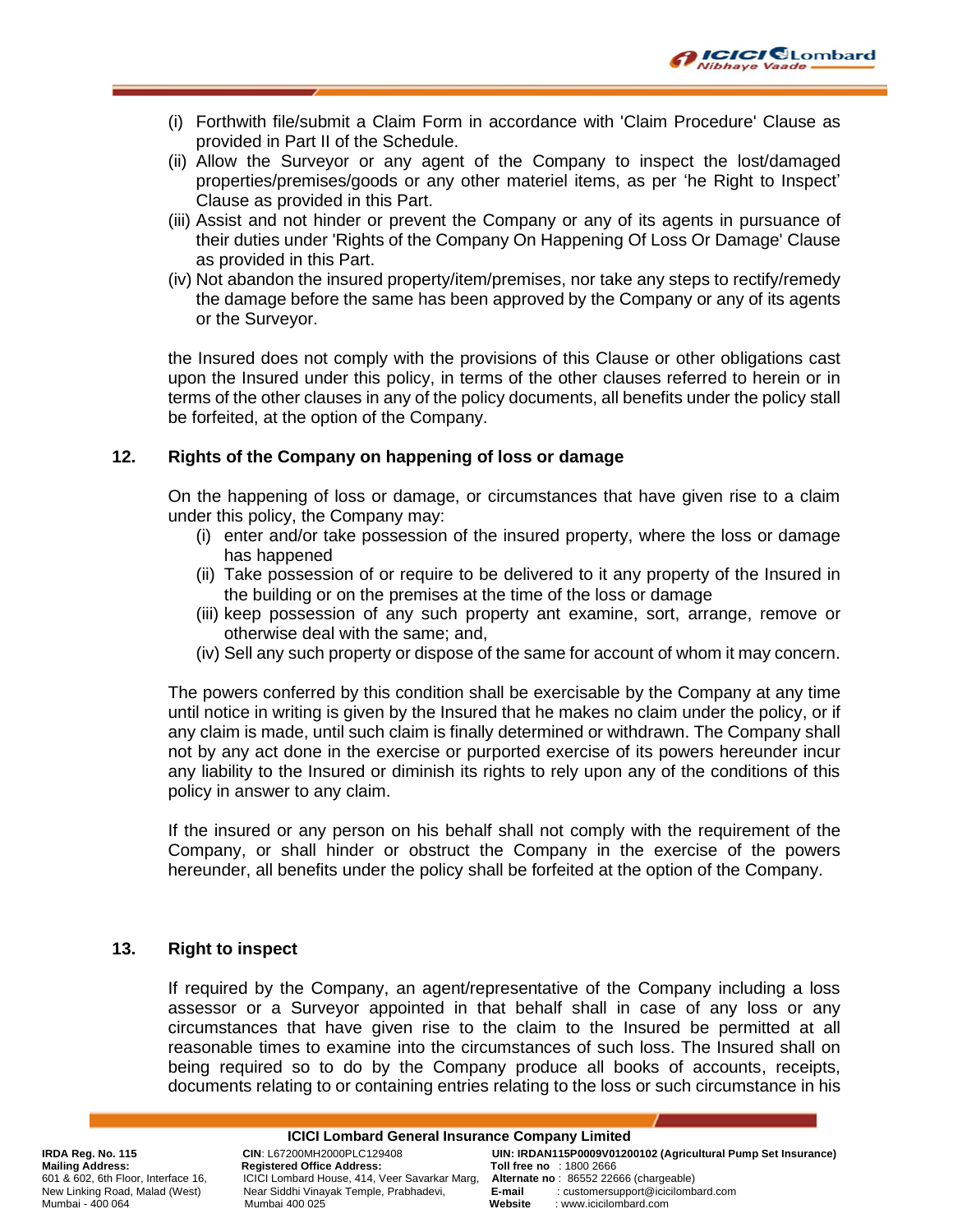possession and furnish copies of or extracts from such of them as may be required by the Company so far as they relate to such claims or will in any way assist the Company to ascertain in the correctness thereof or the liability of the Company under the policy.

**ICICI** CLombard

libhaye Vaade

#### **14. Position after a claim**

The insured shall not be entitled to abandon any insured item/property whether the Company has taken possession of the same or not. As from the day of receipt of the claim amount by the Insured as determined by the Company to be fit and proper, the Sum Insured for the remainder of the period of Insurance shall stand reduced by the amount of the compensation.

#### **15. Indemnity**

The Company may at its option, if applicable reinstate, replace or repair the property or premises lost or damaged or any part thereof instead of paying the amount of loss or damage or may join with any other insurer in so doing. The Company shall not be bound to reinstate exactly or completely but only as circumstances permit and in reasonably sufficient manner. In no case shall the Company be bound to expend more in reinstatement than it would have cost to reinstate such property as it was at the time of the occurrence of such loss or damage and in any event not more than the sum Insured thereon.

If in any case the Company shall be unable to reinstate or repair the insured property/item hereby insured, because of any law or other regulations in force affecting insured property or otherwise, the Company shall, in every such case, only be liable to pay such sum as would be requisite under the policy.

### **16. Subrogation**

In the event of payment under this policy, the Company shall be subrogated to all the Insured's rights or recovery thereof against any person or organisation, and the Insured shall execute and deliver instruments and papers necessary to secure such rights.

The Insured and any claimant under this policy shall at the expense of the Company do and concur in doing and permit to be done, all such acts and things as may be necessary or required by the Company, before or after Insured's indemnification, in enforcing or endorsing any rights or remedies, or of obtaining relief or indemnity, to which the Company shall be or would become entitled or subrogated.

### **17. Condition of Average**

If the insured property be collectively of greater value than the Sum Insured thereon, then the Insured shall be considered as being his own insurer for the difference, and shall bear a rateable proportion of the loss or damage accordingly. Every item, if more than one in the policy, shall be separately subject to this condition.

### **18. Contribution**

New Linking Road, Malad (West) Near Siddhi Vinayak Temple, Prabhadevi, **E-mail** : customersupport<br>Mumbai - 400.064 Mumbard.com

**ICICI Lombard General Insurance Company Limited IRDA Reg. No. 115 CIN**: L67200MH2000PLC129408 **UIN: IRDAN115P0009V01200102 (Agricultural Pump Set Insurance)** Mailing Address: Registered Office Address: Toll free no : 1800 2666<br>601 & 602, 6th Floor, Interface 16, ICICI Lombard House, 414, Veer Savarkar Marg, Alternate no: 86552 22666 (chargeable) 601 & 602, 6th Floor, Interface 16, ICICI Lombard House, 414, Veer Savarkar Marg, **Alternate no** : 86552 22666 (chargeable) : www.icicilombard.com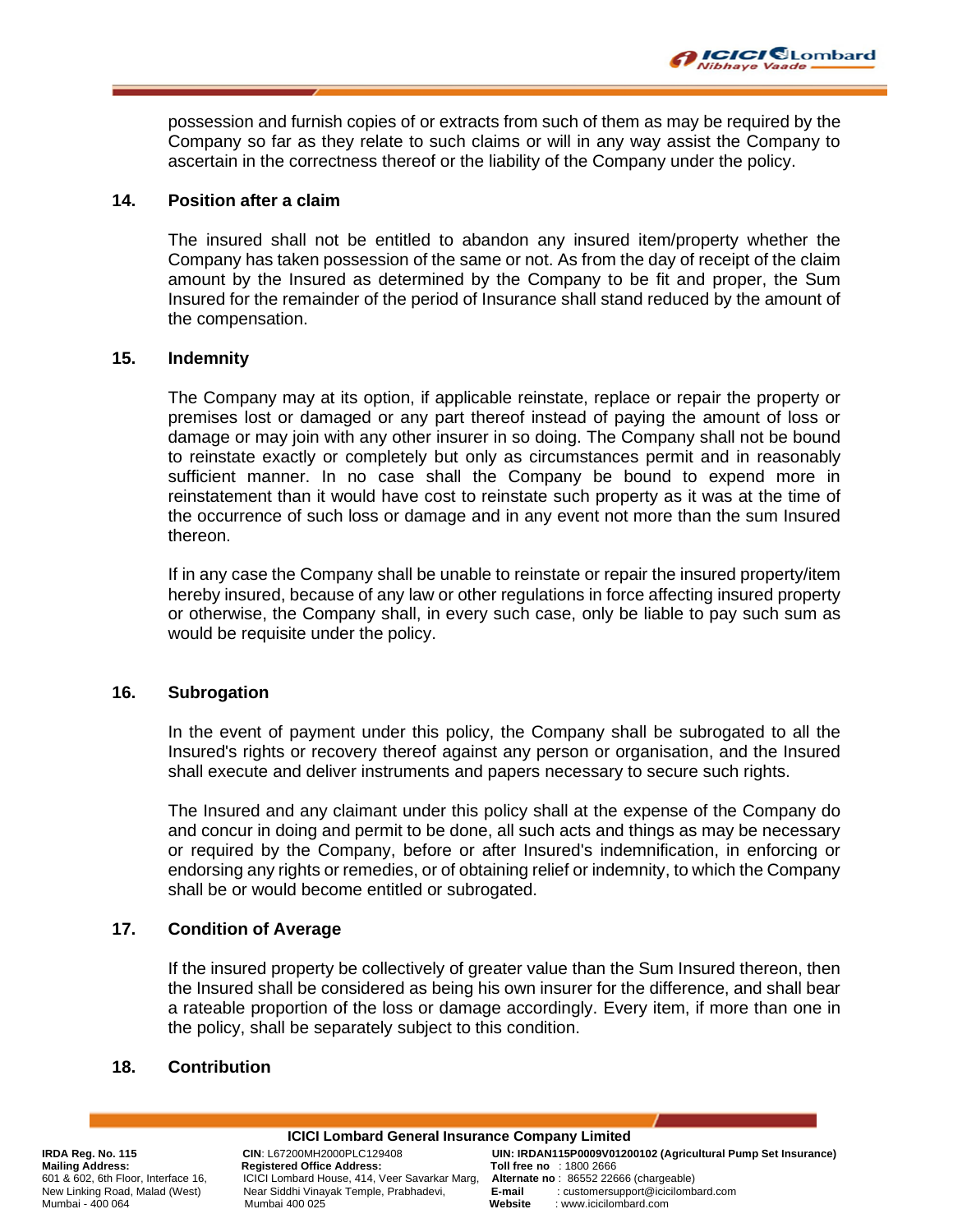If at the time of the happening of any loss or damage covered by this policy, there shall be existing any other insurance of any nature whatsoever covering the same, whether effected by the Insured or not, then the Company shall not be liable to pay or contribute mora than its rateable proportion of any loss or damage.

**ICICI** CLombard

libhaye Vaade

#### **19. Fraudulent claims**

If any claim is in any respect fraudulent, or if any false statement, or declaration is made or used in support thereof, or if any fraudulent means or devices are used by the Insured or anyone acting on his behalf to obtain any benefit under this policy, or if a claim is made and rejected and no court action or suit is commenced within twelve months after such rejection or, in case of arbitration taking place as provided therein, within twelve (12) calendar months after the Arbitrator or Arbitrators have made their award, all benefits under this policy shall be forfeited.

#### **20. Cancellation/termination**

The Company may at any time, cancel this policy, by giving 7 days' notice in writing by Registered post/Acknowledgement. Due post to the Insured at his last known address in which case the Company shall be liable to repay on demand a rateable proportion of the premium for the unexpired term from the date of the cancellation. The Insured may also give 7 days' notice in writing, to the Company, for the cancellation of this policy, in which case the Company shall from the date of receipt of notice cancel the policy and retain the premium for the period this policy has been in force at the Company's short period scales.

#### **21. Cause of Action/ Currency for payments**

No Claims shall be payable under this policy unless the cause of action arises in India, unless otherwise specifically provided in Part II of the Schedule to this policy. All claims shall be payable in India in Indian Rupees only.

#### **22. Policy Disputes**

It has been agreed between the parties that any dispute concerning the interpretation of the terms, conditions, limitations and/or exclusions contained herein is understood and agreed to be adjudicated or interpreted in accordance with the Laws of India and only competent Courts of India shall have the exclusive jurisdiction to try alt or any matters arising hereunder. The matter shall be determined or adjudicated in accordance with the law and practice of such Court

#### **23. Arbitration clause**

If any dispute or difference shall arise as to the quantum to be paid under this policy (liability being otherwise admitted) such difference shall independently of all other questions be referred to the decision of a sole arbitrator to be appointed in writing by the parties to the dispute/difference, or if they cannot agree upon a single arbitrator within 30 days of any party invoking arbitration, the same shall be referred to a panel of three arbitrators, comprising of two arbitrators, one to be appointed by each of the parties to the dispute/difference and the third arbitrator to be appointed by such two arbitrators.

**ICICI Lombard General Insurance Company Limited** Mailing Address: Registered Office Address: Toll free no : 1800 2666<br>601 & 602, 6th Floor, Interface 16, ICICI Lombard House, 414, Veer Savarkar Marg, Alternate no: 86552 22666 (chargeable) New Linking Road, Malad (West) Near Siddhi Vinayak Temple, Prabhadevi, **E-mail** : customersupport of the mail in Mumbard.com<br>Mumbai 400 025

**IRDA Reg. No. 115 CIN**: L67200MH2000PLC129408 **UIN: IRDAN115P0009V01200102 (Agricultural Pump Set Insurance)** 601 & 602, 6th Floor, Interface 16, ICICI Lombard House, 414, Veer Savarkar Marg, **Alternate no** : 86552 22666 (chargeable) Mumbai - 400 064 Mumbai 400 025 **Website** : www.icicilombard.com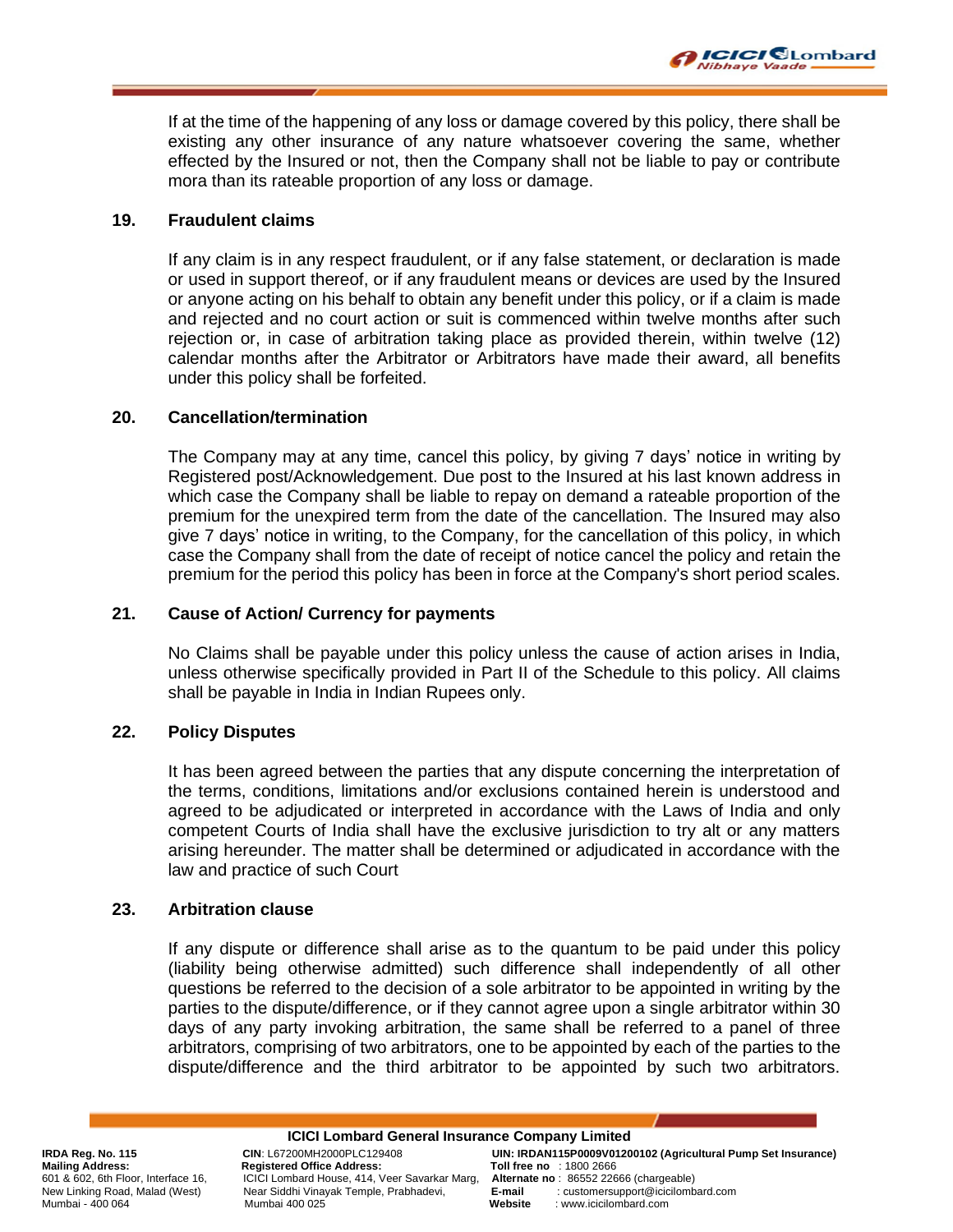Arbitration shall be conducted under and in accordance with the provisions of the Arbitration and Conciliation Act, 1998.

It is clearly agreed and understood that no difference or dispute shall be referable to arbitration, as hereinbefore provided, if the Company has disputed or not accepted liability under or in respect of this policy.

It is hereby expressly stipulated and declared that it shall be a condition precedent to any right of action or suit upon this policy that the award by such arbitrator/ arbitrators of the amount of the loss or damage shall be first obtained.

### **24. Renewal notice**

The Company shall not be bound to accept any renewal premium nor give notice that such is due. Every renewal premium (which shall be paid and accepted in respect of this policy) shall be so paid and accepted upon the distinct understanding that no alteration has taken place in the facts contained in the proposal or declaration herein before mentioned and that nothing is known to the Insured that may result to enhance the risk of the company under the guarantee hereby given. No renewal receipt shall be valid unless it is on the printed form of the Company and signed by an authorized official of the Company.

### **25. Notices**

Any notice, direction or instruction given under this policy shall be in writing and delivered by hand, post, or facsimile to

In case of the Insured, at the address specified in Part 1 of the Schedule.

In Case of the Company:

ICICI Lombard General Insurance Company Limited, ICICI Lombard House, 414, Veer Savarkar Marg, Near Siddhi Vinayak Temple, Prabhadevi, Mumbai 400 025

### **26. Customer Service**

If at any time the Insured requires any clarification or assistance, the Insured may contact the offices of the Company at the address specified, during normal business hours.

### **27. Grievances**

In case the Insured is aggrieved in any way, the Insured may contact the Company at the specified address, during normal business hours.

If you are not satisfied with redressal of your grievance, you may approach the nearest Insurance Ombudsman for resolution of your grievance. The contact details of the Ombudsman offices are mentioned below. For updated status, Please refer to website [www.irdaindia.org.](http://www.irdaindia.org/)

| <b>Office</b>                                                                             | the<br>οf<br><b>Ombudsman</b> | <b>Contact Details</b>                                                                                     |                                 | Areas of Jurisdiction                                                                                  |
|-------------------------------------------------------------------------------------------|-------------------------------|------------------------------------------------------------------------------------------------------------|---------------------------------|--------------------------------------------------------------------------------------------------------|
|                                                                                           |                               | <b>ICICI Lombard General Insurance Company Limited</b>                                                     |                                 |                                                                                                        |
| IRDA Reg. No. 115<br><b>Mailing Address:</b>                                              |                               | CIN: L67200MH2000PLC129408<br><b>Registered Office Address:</b>                                            | <b>Toll free no</b> : 1800 2666 | UIN: IRDAN115P0009V01200102 (Agricultural Pump Set Insurance)                                          |
| 601 & 602, 6th Floor, Interface 16,<br>New Linking Road, Malad (West)<br>Mumbai - 400 064 |                               | ICICI Lombard House, 414, Veer Savarkar Marg,<br>Near Siddhi Vinayak Temple, Prabhadevi,<br>Mumbai 400 025 | E-mail<br>Website               | Alternate no: 86552 22666 (chargeable)<br>: customersupport@icicilombard.com<br>: www.icicilombard.com |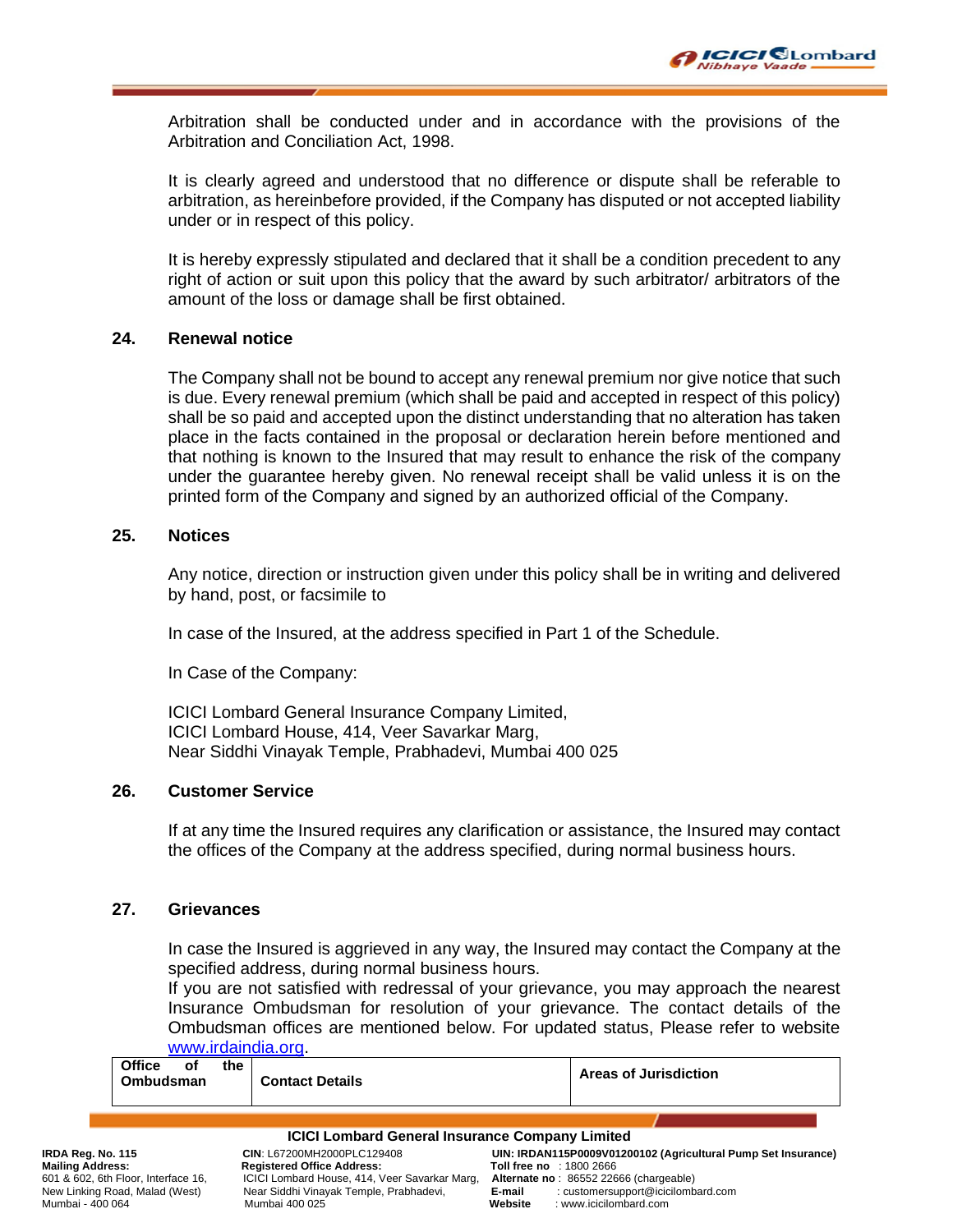

| <b>AHMEDABAD</b>    | Office of the Insurance Ombudsman,<br>Jeevan Prakash Building, 6th floor,<br>Tilak Marg, Relief Road,<br>Ahmedabad - 380 001.<br>Tel.: 079 - 25501201/02/05/06<br>Email: bimalokpal.ahmedabad@ecoi.co.in                                              | Gujarat, UT of Dadra & Nagar Haveli,<br>Daman and Diu                                                |
|---------------------|-------------------------------------------------------------------------------------------------------------------------------------------------------------------------------------------------------------------------------------------------------|------------------------------------------------------------------------------------------------------|
| <b>BHOPAL</b>       | Office of the Insurance Ombudsman,<br>Janak Vihar Complex, 2nd Floor,<br>6, Malviya Nagar, Opp. Airtel Office,<br>Near New Market, Bhopal - 462 003.<br>Tel.: 0755 - 2769201 / 2769202<br>Fax: 0755 - 2769203<br>Email: bimalokpal.bhopal@ecoi.co.in  | Madhya Pradesh & Chhattisgarh                                                                        |
| <b>BHUBANESHWAR</b> | Office of the Insurance Ombudsman,<br>62, Forest park, Bhubneshwar - 751 009.<br>Tel.: 0674 - 2596461 /2596455<br>Fax: 0674 - 2596429<br>Email: bimalokpal.bhubaneswar@ecoi.co.in                                                                     | Orissa                                                                                               |
| <b>BENGALURU</b>    | Office of the Insurance Ombudsman,<br>Jeevan Soudha Building, PID No. 57-27-N-19<br>Ground Floor, 19/19, 24th Main Road,<br>JP Nagar, Ist Phase, Bengaluru - 560 078.<br>Tel.: 080 - 26652048 / 26652049<br>Email: bimalokpal.bengaluru@ecoi.co.in    | Karnataka                                                                                            |
| <b>CHANDIGARH</b>   | Office of the Insurance Ombudsman,<br>S.C.O. No. 101, 102 & 103, 2nd Floor,<br>Batra Building, Sector 17 - D, Chandigarh - 160<br>017.<br>Tel.: 0172 - 2706196 / 2706468<br>Fax: 0172 - 2708274<br>Email: bimalokpal.chandigarh@ecoi.co.in            | States of Punjab, Haryana, Himachal<br>Pradesh, Jammu & Kashmir and Union<br>territory of Chandigarh |
| <b>CHENNAI</b>      | Insurance Ombudsman, Office of the Insurance<br>Ombudsman, Fathima Akhtar Court, 4th Floor,<br>453 (old 312), Anna Salai, Teynampet,<br><b>CHENNAI-600 018.</b><br>Tel.:- 044-24333668 /5284 Fax: 044-24333664<br>Email bimalokpal.chennai@ecoi.co.in | Tamil Nadu, UT-Pondicherry Town and<br>Karaikal (which are part of UT of<br>Pondicherry)             |
| <b>DELHI</b>        | Office of the Insurance Ombudsman,<br>2/2 A, Universal Insurance Building,<br>Asaf Ali Road, New Delhi - 110 002.<br>Tel.: 011 - 23232481/23213504<br>Email: bimalokpal.delhi@ecoi.co.in                                                              | Delhi                                                                                                |
| <b>ERNAKULAM</b>    | Office of the Insurance Ombudsman,<br>2nd Floor, Pulinat Bldg.,<br>Opp. Cochin Shipyard, M. G. Road, Ernakulam -<br>682 015.<br>Tel.: 0484 - 2358759 / 2359338<br>Fax: 0484 - 2359336<br>Email: bimalokpal.ernakulam@ecoi.co.in                       | Kerala, Lakshadweep, Mahe-a part of<br>Pondicherry                                                   |
| <b>GUWAHATI</b>     | Office of the Insurance Ombudsman,<br>Jeevan Nivesh, 5th Floor, Nr. Panbazar over<br>bridge, S.S. Road,<br>Guwahati - 781001 (ASSAM).<br>Tel.: 0361 - 2632204 / 2602205<br>Email: bimalokpal.guwahati@ecoi.co.in                                      | Assam, Meghalaya, Manipur, Mizoram,<br>Arunachal<br>Pradesh,<br>Nagaland<br>and<br>Tripura           |

#### **ICICI Lombard General Insurance Company Limited**

**Mailing Address: Registered Office Address: Toll free no** : 1800 2666 601 & 602, 6th Floor, Interface 16, ICICI Lombard House, 414, Veer Savarkar Marg, **Alternatie no act in a state no act in a**<br>New Linking Road, Malad (West) Near Siddhi Vinayak Temple, Prabhadevi,

**IRDA Reg. No. 115 CIN**: L67200MH2000PLC129408 **UIN: IRDAN115P0009V01200102 (Agricultural Pump Set Insurance)** New Linking Road, Malad (West)<br>
New Linking Road, Malad (West)<br>
Near Siddhi Vinayak Temple, Prabhadevi,<br>
Mumbai - 400 064 Mumbai 400 025 **Website** : www.icicilombard.com<br>
Website : www.icicilombard.com Mumbai - 400 064 Mumbai 400 025 **Website** : www.icicilombard.com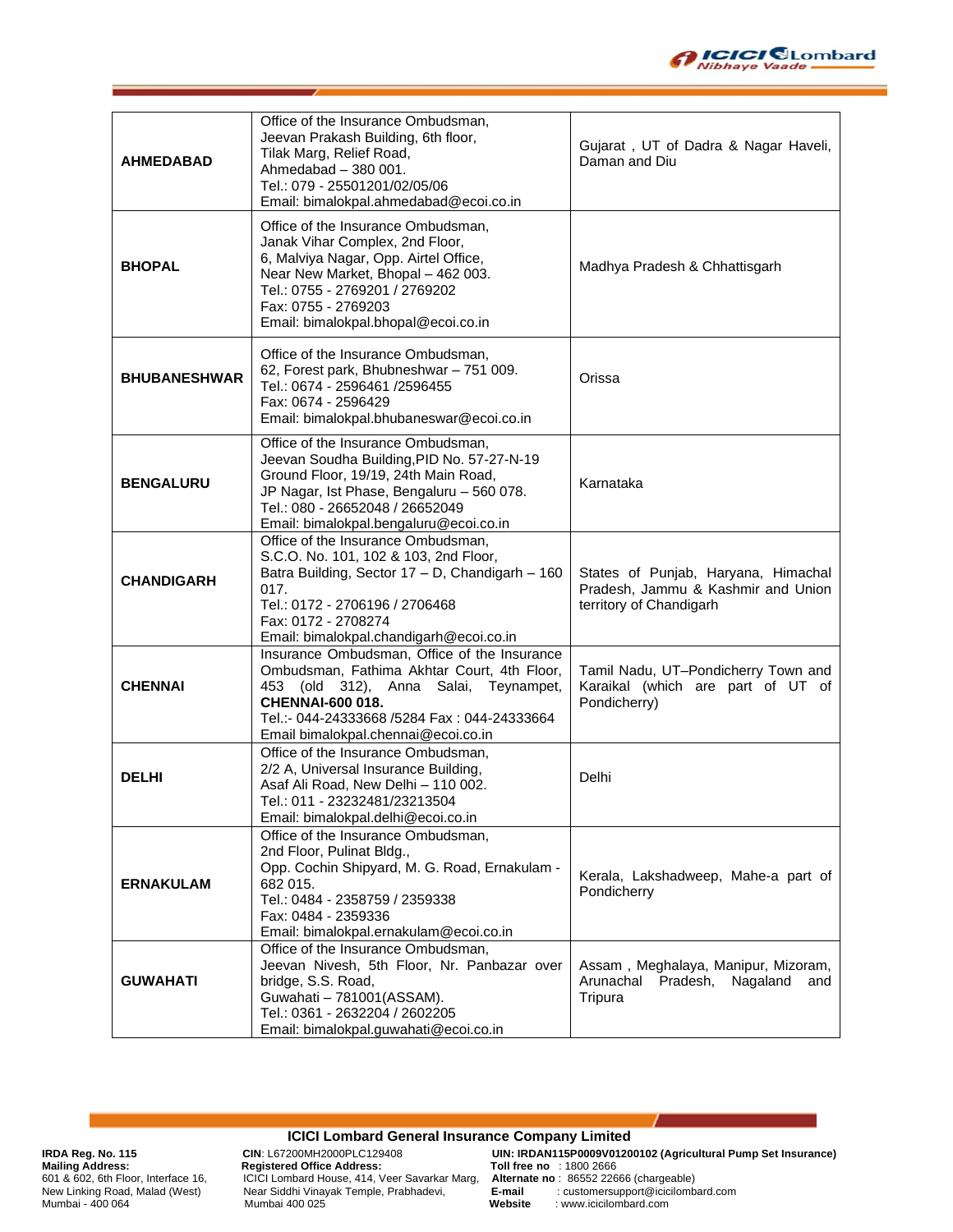

| <b>HYDERABAD</b> | Office of the Insurance Ombudsman,<br>6-2-46, 1st floor, "Moin Court",<br>Lane Opp. Saleem Function Palace,<br>A. C. Guards, Lakdi-Ka-Pool, Hyderabad - 500<br>004.<br>Tel.: 040 - 67504123 / 23312122<br>Fax: 040 - 23376599<br>Email: bimalokpal.hyderabad@ecoi.co.in | Andhra Pradesh, Karnataka and UT of<br>Yanam - a part of the UT of Pondicherry                                                                                                                                                                                                                                                                                                                                                                                                                                                              |
|------------------|-------------------------------------------------------------------------------------------------------------------------------------------------------------------------------------------------------------------------------------------------------------------------|---------------------------------------------------------------------------------------------------------------------------------------------------------------------------------------------------------------------------------------------------------------------------------------------------------------------------------------------------------------------------------------------------------------------------------------------------------------------------------------------------------------------------------------------|
| <b>JAIPUR</b>    | Office of the Insurance Ombudsman,<br>Jeevan Nidhi - II Bldg., Gr. Floor,<br>Bhawani Singh Marg, Jaipur - 302 005.<br>Tel.: 0141 - 2740363<br>Email: Bimalokpal.jaipur@ecoi.co.in                                                                                       | State of Rajasthan.                                                                                                                                                                                                                                                                                                                                                                                                                                                                                                                         |
| <b>KOLKATA</b>   | Office of the Insurance Ombudsman,<br>Hindustan Bldg. Annexe, 4th Floor,<br>4, C.R. Avenue, KOLKATA - 700 072.<br>Tel.: 033 - 22124339 / 22124340<br>Fax: 033 - 22124341<br>Email: bimalokpal.kolkata@ecoi.co.in                                                        | States of West Bengal, Bihar, Sikkim and<br>Union Territories of Andaman and<br>Nicobar Islands.                                                                                                                                                                                                                                                                                                                                                                                                                                            |
| <b>LUCKNOW</b>   | Office of the Insurance Ombudsman,<br>6th Floor, Jeevan Bhawan, Phase-II,<br>Nawal Kishore Road, Hazratganj,<br>Lucknow - 226 001.<br>Tel.: 0522 - 2231330 / 2231331<br>Fax: 0522 - 2231310<br>Email: bimalokpal.lucknow@ecoi.co.in                                     | Districts of Uttar Pradesh:<br>Laitpur, Jhansi, Mahoba, Hamirpur,<br>Banda, Chitrakoot, Allahabad, Mirzapur,<br>Sonbhabdra, Fatehpur, Pratapgarh,<br>Jaunpur, Varanasi,<br>Gazipur,<br>Jalaun,<br>Kanpur, Lucknow, Unnao,<br>Sitapur,<br>Lakhimpur,<br>Bahraich,<br>Barabanki,<br>Raebareli, Sravasti, Gonda, Faizabad,<br>Amethi, Kaushambi, Balrampur, Basti,<br>Ambedkarnagar,<br>Sultanpur,<br>Maharajgang,<br>Santkabirnagar,<br>Azamgarh, Kushinagar,<br>Gorkhpur,<br>Deoria, Mau, Ghazipur,<br>Chandauli,<br>Ballia, Sidharathnagar. |
| <b>MUMBAI</b>    | Office of the Insurance Ombudsman,<br>3rd Floor, Jeevan Seva Annexe,<br>S. V. Road, Santacruz (W), Mumbai - 400 054.<br>Tel.: 022 - 26106552 / 26106960<br>Fax: 022 - 26106052<br>Email: bimalokpal.mumbai@ecoi.co.in                                                   | Goa.<br>Mumbai Metropolitan Region<br>excluding Navi Mumbai & Thane.                                                                                                                                                                                                                                                                                                                                                                                                                                                                        |
| <b>NOIDA</b>     | Office of the Insurance Ombudsman,<br>Bhagwan Sahai Palace<br>4th Floor, Main Road, Naya Bans, Sector 15,<br>Distt: Gautam Buddh Nagar, U.P-201301.<br>Tel.: 0120-2514250 / 2514252 / 2514253<br>Email: bimalokpal.noida@ecoi.co.in                                     | States of Uttaranchal and the following<br>Districts of Uttar Pradesh:. Agra, Aligarh,<br>Bagpat,<br>Bareilly,<br>Bijnor,<br>Budaun,<br>Bulandshehar, Etah, Kanooj, Mainpuri,<br>Meerut,<br>Mathura,<br>Moradabad,<br>Muzaffarnagar, Oraiyya, Pilibhit, Etawah,<br>Farrukhabad, Firozabad, Gautam Budh<br>Nagar,<br>Ghaziabad,<br>Hardoi,<br>Shahjahanpur, Hapur, Shamli, Rampur,<br>Kashganj, Sambhal, Amroha, Hathras,<br>Kanshiramnagar, Saharanpur.                                                                                     |
| <b>PATNA</b>     | Office of the Insurance Ombudsman,<br>1st Floor, Kalpana Arcade Building,<br>Bazar Samiti Road,<br>Bahadurpur, Patna 800 006.<br>Tel.: 0612-2680952<br>Email: bimalokpal.patna@ecoi.co.in                                                                               | States of Bihar and Jharkhand                                                                                                                                                                                                                                                                                                                                                                                                                                                                                                               |
| <b>PUNE</b>      | Office of the Insurance Ombudsman,<br>Jeevan Darshan Bldg., 3rd Floor,<br>C.T.S. No.s. 195 to 198,<br>N.C. Kelkar Road, Narayan Peth, Pune - 411<br>030.                                                                                                                | States of Maharashtra, Area of Navi<br>Mumbai and Thane excluding Mumbai<br>Metropolitan Region.                                                                                                                                                                                                                                                                                                                                                                                                                                            |

#### **ICICI Lombard General Insurance Company Limited**

**Mailing Address: Registered Office Address: Toll free no** : 1800 2666 601 & 602, 6th Floor, Interface 16, ICICI Lombard House, 414, Veer Savarkar Marg, **Alternatie no act in a state no act in a**<br>New Linking Road, Malad (West) Near Siddhi Vinayak Temple, Prabhadevi, New Linking Road, Malad (West)<br>
New Linking Road, Malad (West)<br>
Near Siddhi Vinayak Temple, Prabhadevi,<br>
Mumbai - 400 064 Mumbai 400 025 **Website** : www.icicilombard.com<br>
Website : www.icicilombard.com

**IRDA Reg. No. 115 CIN**: L67200MH2000PLC129408 **UIN: IRDAN115P0009V01200102 (Agricultural Pump Set Insurance)**

Mumbai - 400 064 Mumbai 400 025 **Website** : www.icicilombard.com